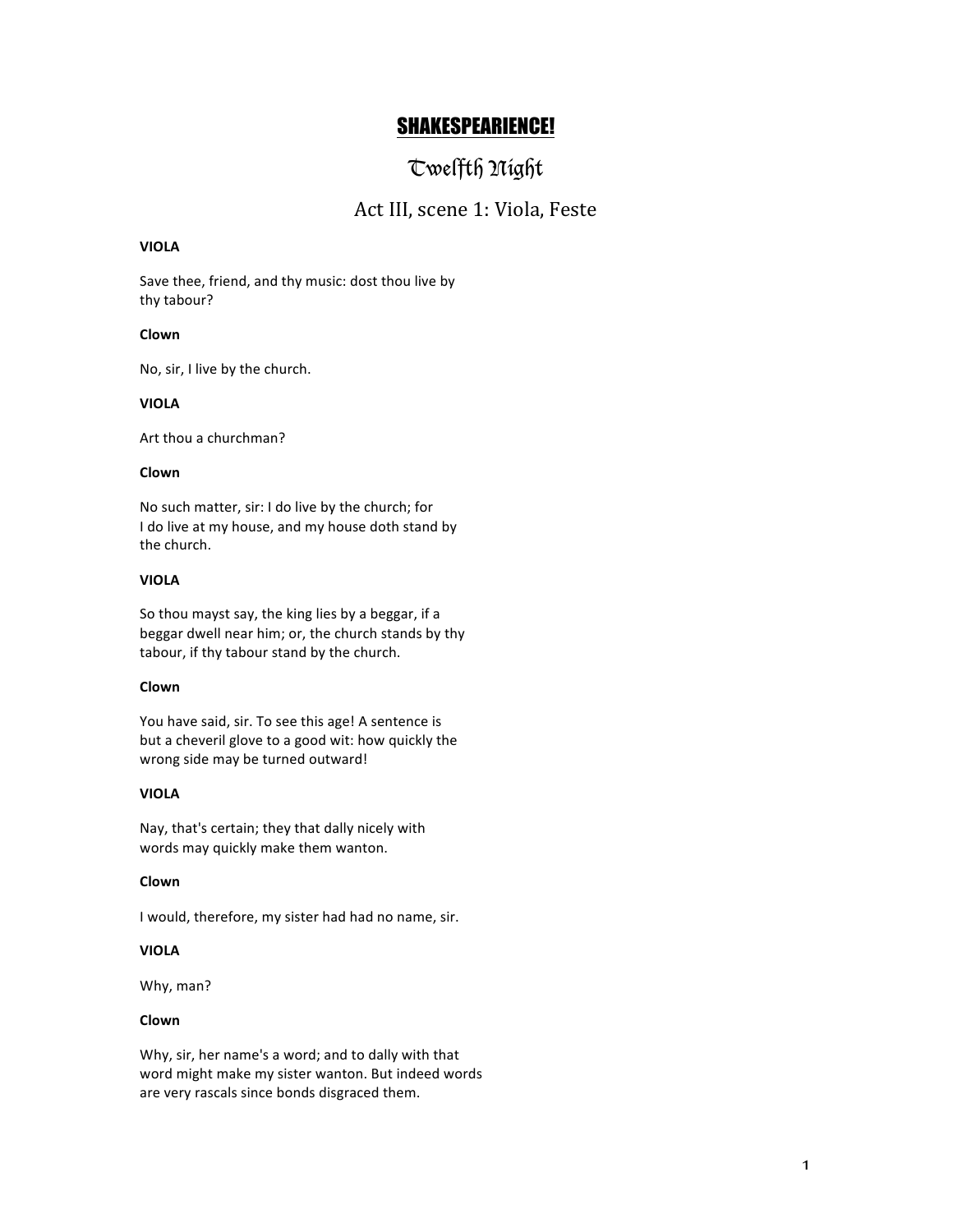#### **VIOLA**

Thy reason, man?

#### **Clown**

Troth, sir, I can yield you none without words; and words are grown so false, I am loath to prove reason with them.

#### **VIOLA**

I warrant thou art a merry fellow and carest for nothing.

#### **Clown**

Not so, sir, I do care for something; but in my conscience, sir, I do not care for you: if that be to care for nothing, sir, I would it would make you invisible.

#### **VIOLA**

Art not thou the Lady Olivia's fool?

#### **Clown**

No, indeed, sir; the Lady Olivia has no folly: she will keep no fool, sir, till she be married; and fools are as like husbands as pilchards are to herrings; the husband's the bigger: I am indeed not her fool, but her corrupter of words.

#### **VIOLA**

I saw thee late at the Count Orsino's.

#### **Clown**

Foolery, sir, does walk about the orb like the sun, it shines every where. I would be sorry, sir, but the fool should be as oft with your master as with my mistress: I think I saw your wisdom there.

#### **VIOLA**

Nay, an thou pass upon me, I'll no more with thee. Hold, there's expenses for thee.

#### **Clown**

Now Jove, in his next commodity of hair, send thee a beard!

#### **VIOLA**